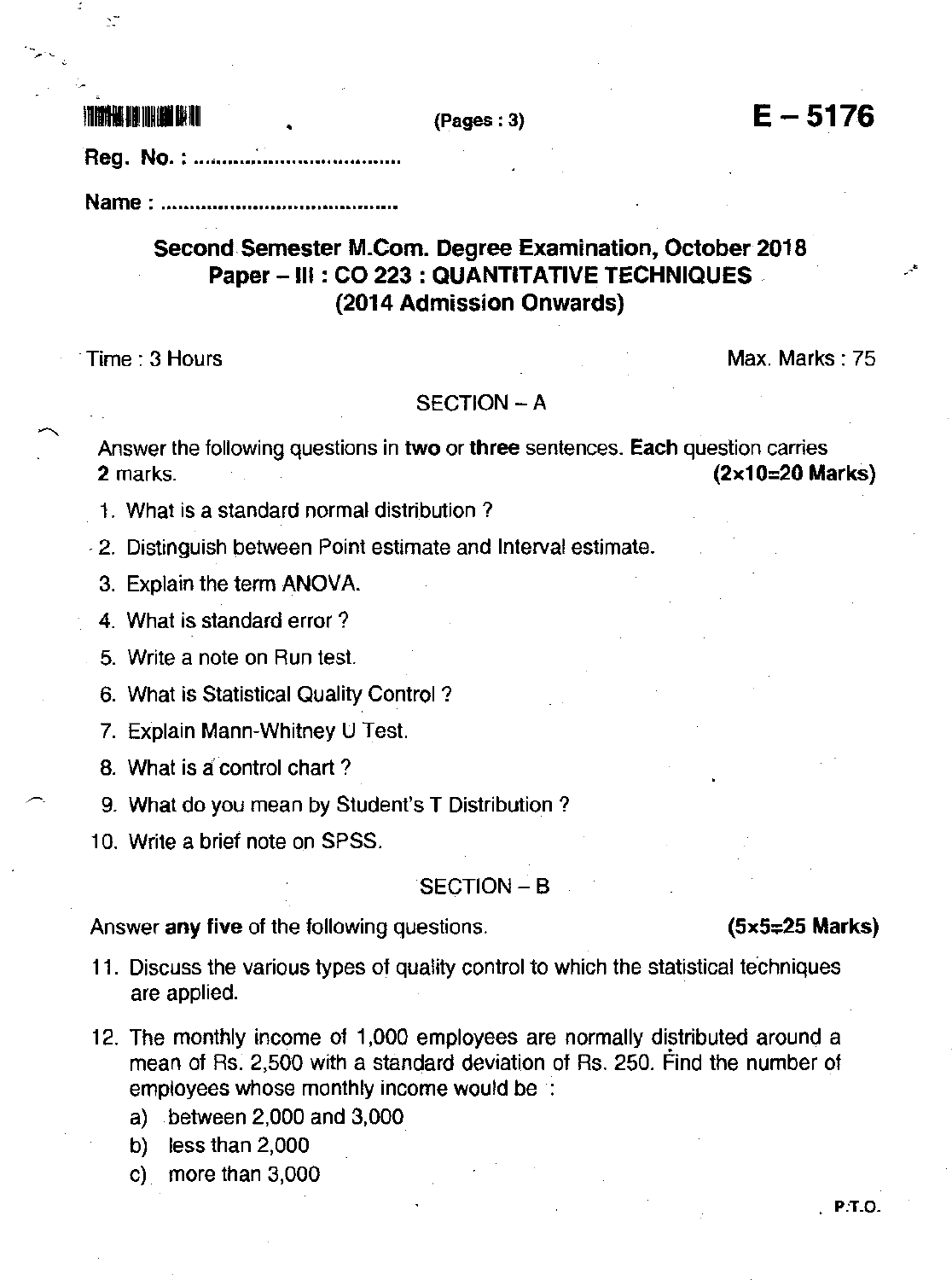., E - s176 -z- l[]llllflfllifllfll

- 13. From a sample of 900 students, the standard deviation of height was claculated. to be 5 cms. From this, can we conclude with almost certainty (99.73% level) that the standard deviation of population would be 4 cms?
- 14. A certain stimulus administered to each of the 12 patients resulted in the following increase of blood pressure  $5, 2, 8, -1, 3, 0, -2, 1, 5, 0, 4, 6$ . Can it be concluded that the stimulus will, in general be accompanied by an increase in blood pressure ?
- 15. What is a normal distribution ? Brielly explain the properties ot normal distribution ?
- 16. In a sample of 400 items from a consignment, 40 were considered to be defective. Estimate the percentage of defective items in the whole consignment and assign the limits within which the percentage will probably lie.
- 17. In a biscuit factory, quality control is exercised with the help of mean chart. 10 samples of 5 items each were taken at random and the total of their means and standard deviations were arrived at 150 and 9 respectively..

Construct the mean chart from the above particulars, given that  $A = 1.596$ 

18. Explain the various statistical tools used in SPSS.

 $SECTION - C$ 

Answer any two of the following questions. (2x15=30 Marks)

- 19. What are non parametric tests ? Explain the different types of non parametric tests used in testing hypothesis.
- 20. The following table gives the yield of three varieties.

| <b>Varieties</b> | ٠  | <b>Yields</b> |      |    | ٠  |
|------------------|----|---------------|------|----|----|
| 1                | 30 | -27           | 42   |    |    |
| 2                | 51 | 47            | - 37 | 48 | 42 |
| З                | 44 | 35            | 41   | 36 |    |

Perform an analysis of variance on this data.